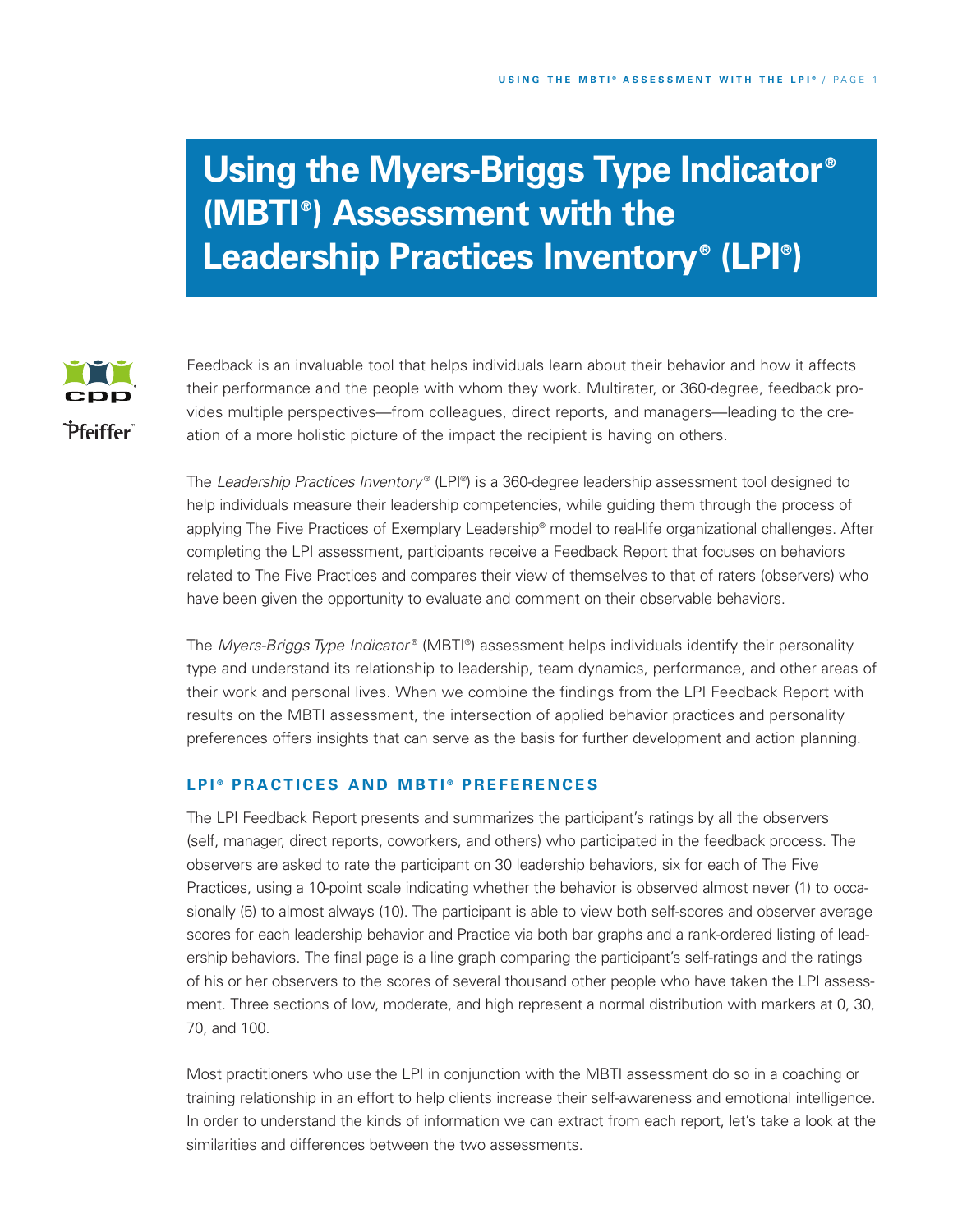| <b>LPI<sup>®</sup></b> Assessment    | <b>MBTI<sup>®</sup></b> Assessment                  |  |
|--------------------------------------|-----------------------------------------------------|--|
| 360-degree instrument                | Self-report instrument                              |  |
| Describes The Five Practices         | Describes four preferences                          |  |
| Based on work of Kouzes and Posner   | Based on Jung's theory and work of Myers and Briggs |  |
| Examines leadership behaviors        | Examines personality preferences                    |  |
| <b>Explores Leadership Practices</b> | Indicates psychological type                        |  |

For the coach or development facilitator, there are some strategic ways to use the blend of information from the two reports. Here are three questions to consider.

On the LPI Feedback Report,

- Which of The Five Practices had the highest self-score and average score?
- Were the self-ratings and the ratings of manager/direct reports/coworkers/others similar or different?
- In the "Leadership Behaviors Ranking" list, did themes emerge in terms of the highest and lowest scores?

Let's explore each question individually.

# Which of The Five Practices<sup>®</sup> had the highest self-score **a n d a v e r a g e s c o r e ?**

As you examine areas of strength and challenges with clients, look at page 1 of the LPI report to see the order of The Five Practices according to self-scores and average scores. The following chart is based on the theory that the Practice on which people score highest overall may be the area in which they feel most comfortable. The chart provides some examples of questions to ask in coaching clients toward peak performance. The Five Practices are listed on the left, the questions in the middle, and the MBTI preferences involved in stretching and flexing preferences on the right.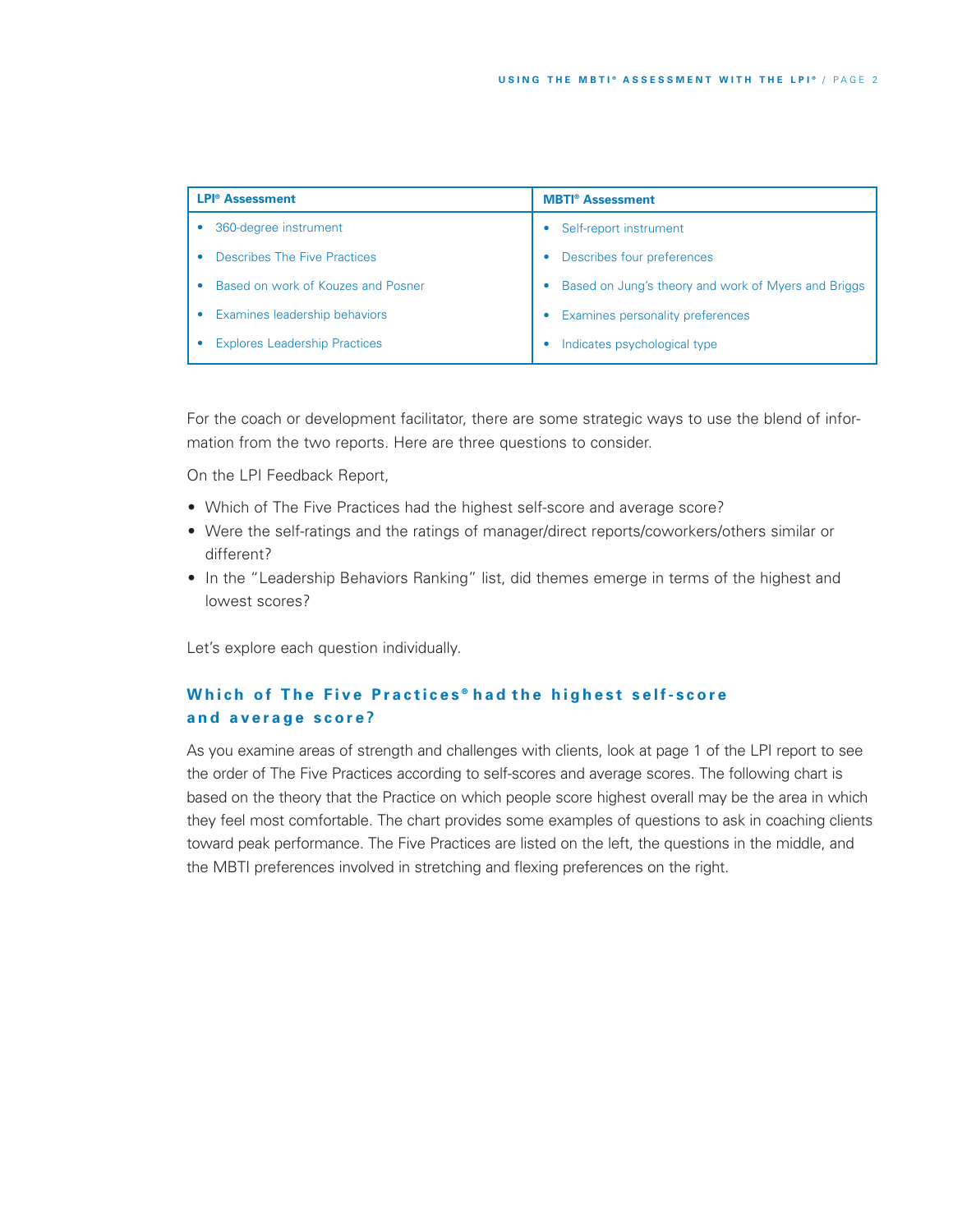| <b>LPI<sup>®</sup></b> Leadership<br><b>Practice</b> | <b>Questions</b>                                                                         | <b>MBTI</b> <sup>®</sup><br><b>Preference(s)</b> |
|------------------------------------------------------|------------------------------------------------------------------------------------------|--------------------------------------------------|
| Model the Way                                        | Do you pay attention to the steps necessary to actualize the plan?                       | S, J                                             |
|                                                      | How can you give people opportunities to question processes?                             | N, P                                             |
|                                                      | Do you show flexibility and understanding with workload deliverables?                    | F, P                                             |
|                                                      | Do you ask for people's input when creating standards to increase buy-in?                | F                                                |
|                                                      | Do you allow enough time to gather information in making decisions?                      | T, J                                             |
| Inspire a Shared                                     | Can you align your vision with practical strategies to implement?                        | S, J                                             |
| <b>Vision</b>                                        | How does your vision of the future affect the needs of the here and now?                 | S                                                |
|                                                      | What steps do you take to include the necessary and diverse views?                       | S, N                                             |
|                                                      | How do you translate the vision to action steps?                                         | S                                                |
|                                                      | Do you communicate the rationale behind your argument as much as you do<br>your passion? | T                                                |
| Challenge the                                        | How do you include resources and limitations as a part of your plan?                     | S, J                                             |
| <b>Process</b>                                       | Do you use experience and success from past or similar projects as a guide?              | S, J                                             |
|                                                      | What kinds of risks yield the best results-calculated or process?                        | S, P                                             |
|                                                      | How do you stay open to new information as it presents itself?                           | N. P                                             |
|                                                      | What are the gold standards related to the project in which you are involved?            | S, J                                             |
| <b>Enable Others</b>                                 | How do you insert your views in a group discussion with multiple ideas?                  | E                                                |
| to Act                                               | Are you strategic in your professional alliances and relationships?                      | Τ                                                |
|                                                      | Do you get involved when you notice people struggling beyond their comfort zone?         | F                                                |
|                                                      | How do you avoid micromanaging when orders from above require your<br>involvement?       | N, P                                             |
|                                                      | What methods do you use to keep people accountable?                                      | T, J                                             |
| Encourage the                                        | Are you comfortable challenging people and pushing them to be their best?                | T.                                               |
| <b>Heart</b>                                         | Do you speak up when you disagree with a task or plan?                                   | T, J                                             |
|                                                      | How do you offer constructive criticism in the interest of improving performance?        | T                                                |
|                                                      | Do you tend to give people the benefit of the doubt too often?                           | T                                                |
|                                                      | Do you spend as much time on tasks as you do on connecting with people?                  | S, T                                             |

## Were the self-ratings and the ratings of manager/direct reports/coworkers/others similar or different?

The way we see ourselves is influenced by many filters, including our preferences and function pairs. The following chart lists some examples of questions to ask in helping your clients stretch their level of self-awareness. On the left are the possible outcomes when comparing the LPI feedback scores for self and others. The questions are in the middle. On the right are the MBTI preferences involved in understanding how to make the most of one's results by flexing one's preferences.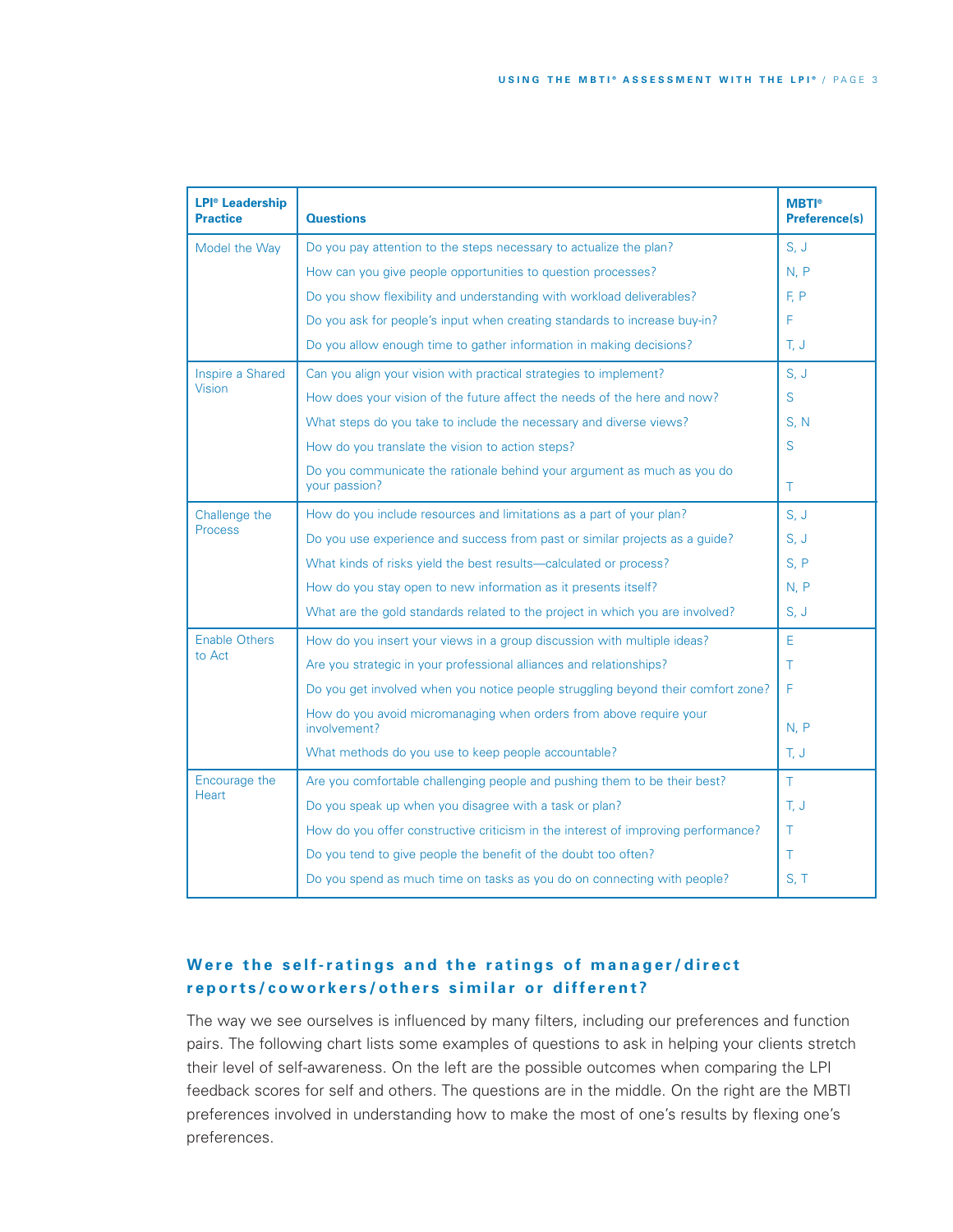| <b>Outcome of</b><br><b>LPI<sup>®</sup></b> Score<br><b>Comparison</b> | <b>Questions</b>                                                         | <b>MBTI®</b><br><b>Preference(s)</b> |
|------------------------------------------------------------------------|--------------------------------------------------------------------------|--------------------------------------|
| Self and others                                                        | Do you tend to present yourself in a consistent manner?                  | S, J                                 |
| equal                                                                  | How do you adjust your behavior to appropriately fit the present need?   | T, F                                 |
|                                                                        | How do you balance the energy you need internally and externally?        | E, I                                 |
|                                                                        | Are you satisfied with the amount of individual vs. team time you spend? | E, I                                 |
|                                                                        | Can you decide when to collaborate and when to work alone?               | E, I                                 |
| Self higher than<br>others                                             | Do you consistently ask for feedback about your ideas?                   | N                                    |
|                                                                        | How do you collaborate with others in implementing ideas and plans?      | E, F                                 |
|                                                                        | Are you sometimes siloed and working in isolation from others?           |                                      |
|                                                                        | Do you listen openly for critical or constructive feedback?              | F                                    |
|                                                                        | Are you tenacious in presenting your views to others?                    | т                                    |
| Self lower than<br>others                                              | Do you have opportunities for visibility within the organization?        |                                      |
|                                                                        | How do you share your accomplishments with others?                       | E, I                                 |
|                                                                        | Do you underestimate your potential to perform?                          | T, F                                 |
|                                                                        | Are you currently feeling excited by your work and engaged?              | T, F                                 |
|                                                                        | Do you gain confidence from positive feedback?                           | F                                    |

# In the "Leadership Behaviors Ranking" list, did themes emerge in terms of the highest and lowest scores?

Now take a look at page 3 of the LPI Feedback Report. This page rank-orders your clients' leadership behaviors based on their average observers' scores. The behaviors at the top of the list are observed more frequently, and the bottom ten behaviors (those below the thin horizontal line) are observed least often. What do you notice about the Practice(s) that appear toward the top of the list? Toward the bottom? Which Practice seems to be the one that feels most comfortable and is observed most often? Which Practice do you tend to see more in the bottom ten? Look for themes that emerge as strengths or developmental opportunities to apply the results and translate them into action.

Which of The Five Practices (if any) tend to be more prevalent at the top of the list? Or are there more items at the bottom that identify a behavior to enhance or develop? Here are some action steps you can suggest to your clients to help them move forward.

If Model the Way scores are toward the bottom of the list:

- Ask yourself if you are leading by example more than enlisting others in the work you do.
- Consider whether you tend to keep your best ideas to yourself and, if you do, what you could do differently to change that.
- If you prefer Introversion, think about how you can share ideas comfortably (via e-mail or one-onone) so you can fully think things through without interruption.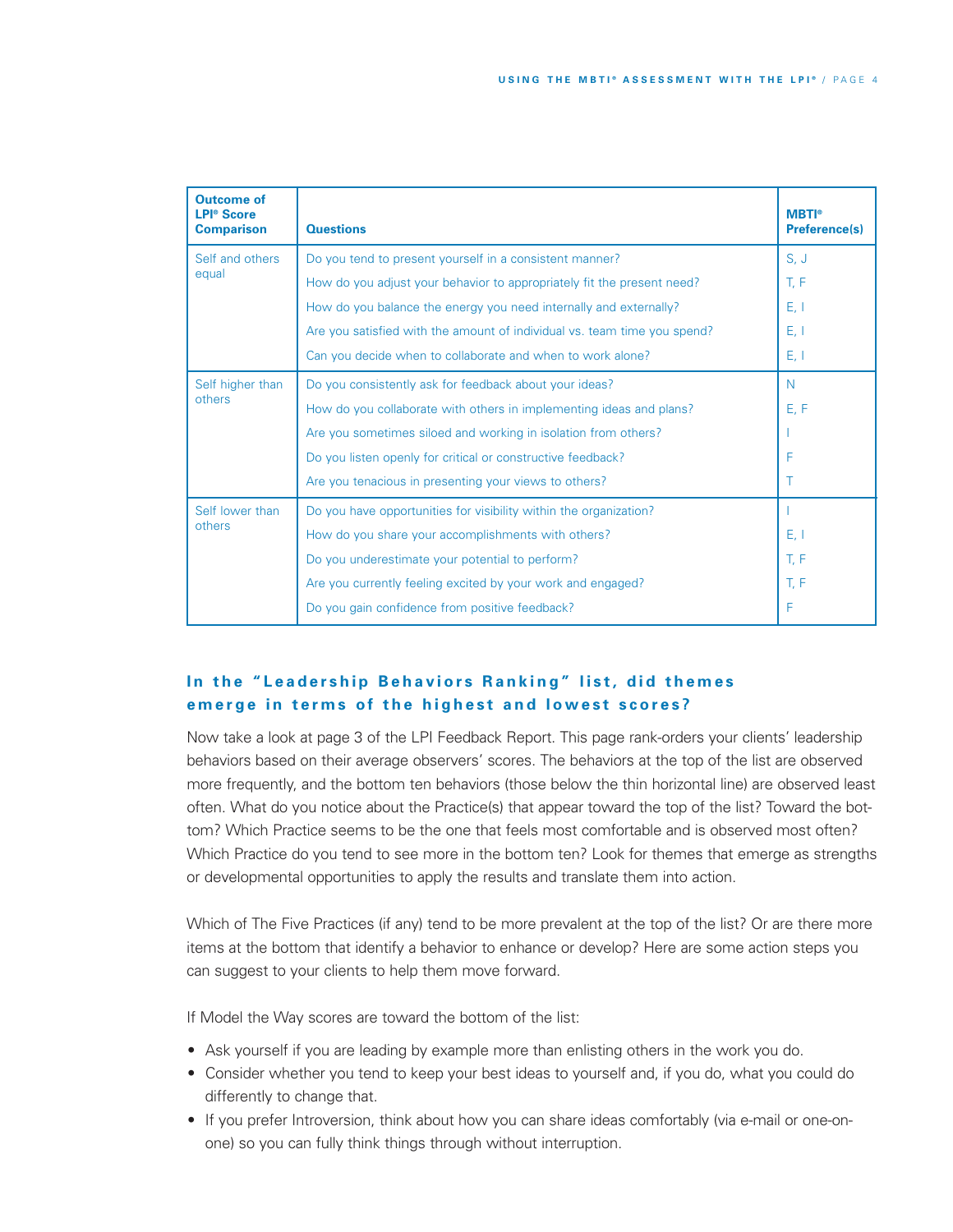If Inspire a Shared Vision scores are low:

- Flex or engage your Intuition preference to imagine possibilities, and share those ideas with others.
- To get a sense of shared aspirations, find out what motivates other people.
- Play with ideas about the future, whether or not they are feasible. Practice experimenting with an ambiguous space and flex your Judging preference to imagine achieving an innovative vision.

If Challenge the Process scores are low:

- Try to take risks by speaking your mind with people with whom you have an existing relationship.
- Analyze what you have done and how it has worked in the past to help you learn from experience.
- Think of small ways to improve, and choose one thing you can try doing differently today.

If Enable Others to Act scores are low:

- Remember that you don't have to do everything yourself—delegate and ask for help!
- Flex your Thinking preference and share more of yourself personally with people at work to increase your approachability and credibility in relationships.
- Develop competence in your area by challenging yourself to learn something new every week via podcasts, webinars, or other self-directed learning.

If Encourage the Heart scores are low:

- Remember that the best gift you can give a direct report is praise!
- Think of a specific way to show appreciation for a task or job—one that relates to the person receiving the tribute.
- Consider the benefits of having group celebrations that acknowledge and reward best practices and encourage morale.

Leadership behaviors 14 ("Treats people with dignity and respect") and 11 ("Follows through on promises and commitments") are the most important in terms of gaining buy-in from others. If people don't feel that their leader respects them, they will not respect the leader. In addition, if leaders do not do what they say they will, no one will consider them accountable.

Where do leadership behaviors 14 and 11 fall on page 3 of your clients' report? If they are high, ask your clients to think of an example when they were easily able to obtain buy-in from senior leaders. If they are low, have your clients think of three things they can do to increase their visibility, influence, and accountability within the organization.

Now consider the way people see themselves versus the way others see them. Page 14 of your clients' LPI report presents a graphic representation of their scores and those of their observers compared to the scores of several thousand other people who have taken the LPI assessment. How do your clients' scores compare to those of their coworkers and their manager? If the clients rated themselves lower, they may be undervaluing or underestimating themselves or their potential. If the scores are all similar, your clients likely have a realistic picture of their impact on others. If they rated them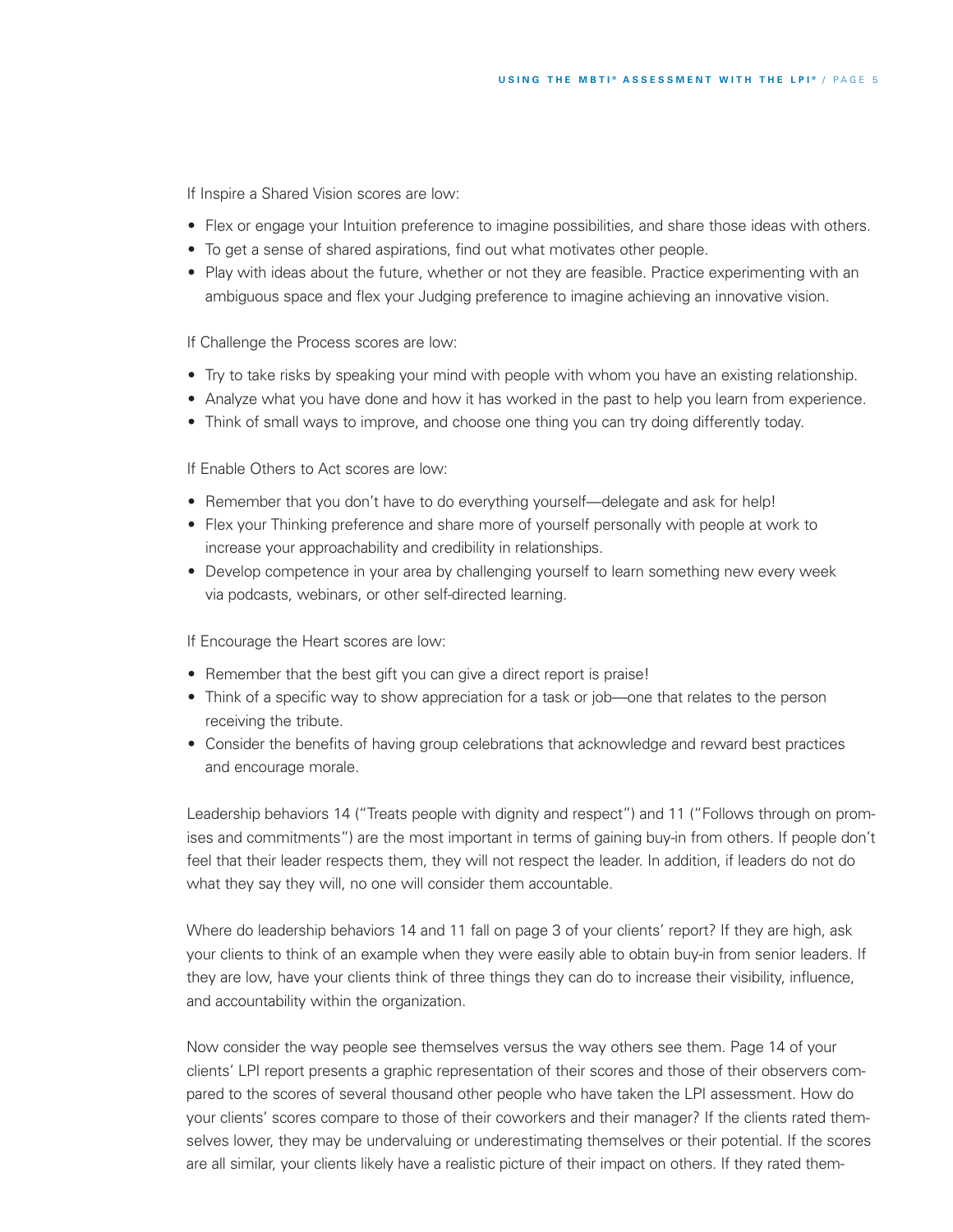selves higher than one or both groups, ask them to think about what may have contributed to this difference in perception of how they practice leadership. Is it possible that their thoughts are not translating to actions with others?

Now go back to your clients' MBTI results and look at the impact of function pairs on leadership. The function pairs are the two middle letters of one's four-letter type. They indicate people's dominant and auxiliary preferences, or what they show others first in terms of their preferences. Think about the items on page 3 of your clients' LPI report that were higher and lower as you consider the impact the function pairs have on The Five Practices.

You can use the chart below to help your clients focus on ways they can enhance their use of The Five Practices and flex their MBTI preferences accordingly.

| <b>LPI<sup>®</sup></b> Leadership | <b>MBTI<sup>®</sup></b> Function Pair                       |                                                              |  |
|-----------------------------------|-------------------------------------------------------------|--------------------------------------------------------------|--|
| <b>Practice</b>                   | <b>ST</b>                                                   | <b>SF</b>                                                    |  |
| Model the Way                     | List values and ideas and share clear<br>expectations       | Consistently provide specific data that affect<br>people     |  |
| Inspire a Shared<br><b>Vision</b> | Assess options thoroughly in an exact,<br>methodical way    | Strive to serve people while working toward<br>a common goal |  |
| Challenge the<br><b>Process</b>   | Ask tenacious questions to learn from<br>experience         | Experiment with small changes that benefit<br>people         |  |
| <b>Enable Others</b><br>to Act    | Lead by example and follow through on<br>promises           | Ask people what they need and create solutions               |  |
| Encourage the<br>Heart            | Jump in for the team when something<br>needs to be finished | Say thank you and offer compliments around<br>tasks          |  |
|                                   | <b>NF</b>                                                   | <b>NT</b>                                                    |  |
| Model the Way                     | Pay attention to values and encourage others                | Demonstrate expertise and content mastery                    |  |
| Inspire a Shared<br>Vision        | Envision the future while exploring common<br>ground        | Play with possibilities and imagine the future               |  |
| Challenge the<br><b>Process</b>   | Recognize and celebrate small steps toward<br>innovation    | Take initiative to improve and enhance processes             |  |
| <b>Enable Others</b><br>to Act    | Advocate for the development of others as a<br>mentor       | Use competence to teach others and collaborate               |  |
| Encourage the<br><b>Heart</b>     | Create a safe environment based on developing<br>people     | Recognize excellence and celebrate actualized<br>qoals       |  |

### **C O N C L U S I O N**

Leadership is ultimately achieved by making a series of choices and investments to enhance one's knowledge and functioning. We can see how the MBTI and LPI assessments complement each other to help clients explore and understand their leadership characteristics, competencies, and challenges. The greater a leader's self-awareness, the more proficiently he or she can work toward balancing and integrating effective leadership practices.